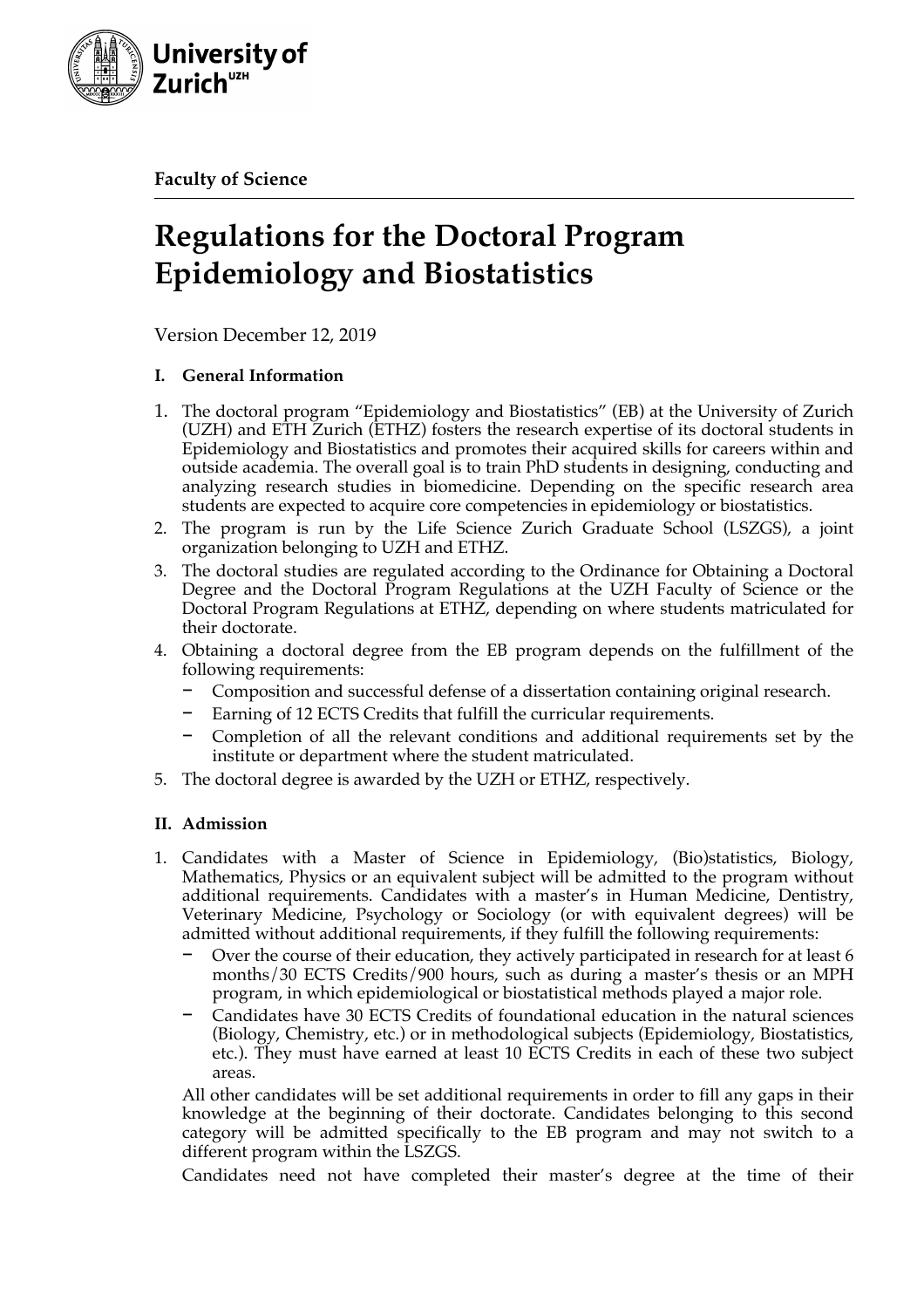application and admissions interviews, though it should be complete once they begin their dissertation. Candidates are admitted to the program via one of the two tracks described bellow.

2. Track I: Online Application on the LSZGS Website

The application deadlines are July 1st and December 1st. A committee (consisting of multiple members of EB with the right to confer PhDs and a program coordinator) selects candidates. The program coordinator informs the candidates 4 weeks at the latest after the application deadline whether they are invited to an admissions interview or not. The three day interview period takes places in February (week 6) or September (week 36). Over the course of these three days, candidates have the opportunity to meet with research group leaders who have open PhD positions. An admissions committee (consisting of at least two members of EB with the right to confer PhDs and a program coordinator) hold the interviews. If candidates pass the interview, they are admitted to the Life Science Zurich Graduate School. By the Tuesday following the interviews, candidates as well as research group leaders submit a list of preferences to the program coordinator. The matching of candidates to research group leaders is conducted simultaneously for all PhD programs according to the rules set by the Life Science Zurich Graduate School. If candidates cannot find a research group leader to advise their dissertation within half a year, they will lose their membership at the Graduate School.

- 3. Track II: Direct Application to a Research Group Leader Candidates may also apply directly to a research group leader, who can accept them as a doctoral student. To be admitted to the EB program, PhD students must apply to the program within six months of beginning their dissertation. The same rules apply for the interview and admission to the program as in track I. There are no application deadlines or predetermined interview dates.
- 4. The program's official language is English. The admissions committee uses the interview to determine whether a candidate's English abilities suffice for communication in science.
- 5. All candidates must be matriculated at the university where the research group in which they are working is located. Conferral of a doctoral degree is determined by the respective University.

### **III. Structure of the Doctoral Program**

1. Curricular Portion

All students who started their PhD after April 1st 2016 are required to attend the 2 hour LSZGS introductory course on Scientific Integrity.

| Module/Course                                                                      | <b>ECTS</b> Credits |
|------------------------------------------------------------------------------------|---------------------|
| EPI 301 Introduction to Epidemiology or STA 404DP Clinical<br><b>Biostatistics</b> |                     |
| Free choice in accordance with supervisor                                          |                     |
| <b>EB Methods Seminar</b>                                                          |                     |
| Transferrable skills                                                               | min.3               |
| Total                                                                              | min. 12             |

2. Teaching Assistance

A teaching assistance of at least 100 hours and no more than 420 hours is a component of all doctoral programs at MNF (UZH). The exact composition of the lessons depends on the faculty affiliation of the responsible faculty member.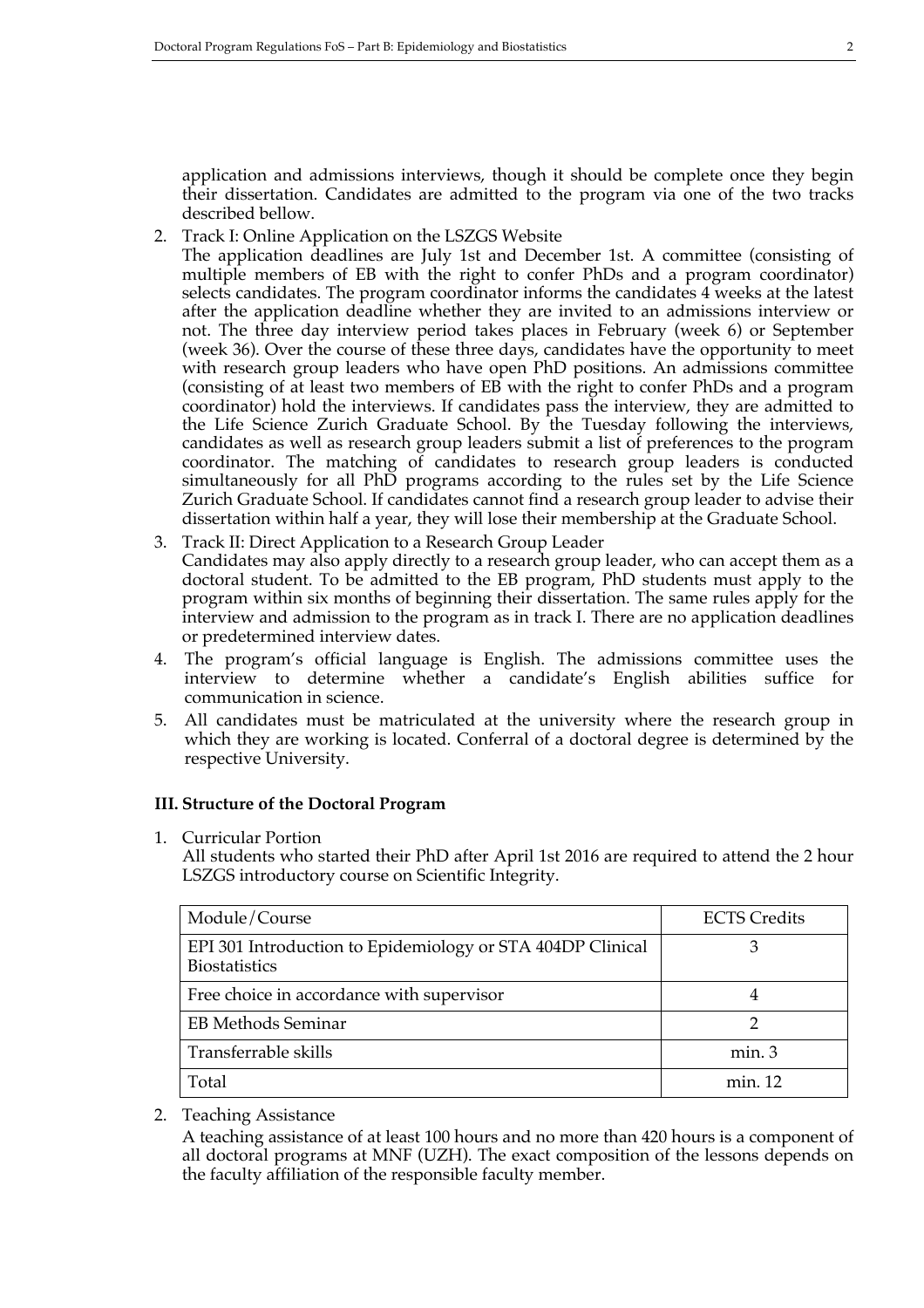- a) For responsible faculty members with affiliation in Division VI "Computer-Aided Sciences and Neuroinformatics", the following can be counted as participation in teaching: instruction of Bachelor and Master students, supervision and correction of examinations, supervision of Master students.
- b) For responsible faculty members with affiliation in Division IV "Biology/Biomedicine" it is referred to www.biologie.uzh.ch/de/Studium/Doktorat.html verwiesen.
- c) For all other Divisions, the responsible faculty member determines the number and composition of the lessons.

### 3. Doctoral Committee and Doctoral Committee Meetings The doctoral committee is determined by the direct PhD advisor with the understanding of the PhD student at the latest three months after the beginning of the dissertation. The committee consists of at least three members:

- 1. The direct thesis supervisor who is a member of the EB PhD program.
- 2. If the direct supervisor does not have Promotionsrecht, an EBPhD member with Promotionsrecht has to be determined as official supervisor and is also member of the thesis committee.
- 3. A further member of the EB PhD program program.
- 4. An external (to the EB PhD Program) member holding a PhD degree, preferably an established scientist from the field of research of the thesis.
- 5. Either the second member or the external member needs to have Promotionsrecht.

The first meeting should take place within 6 months. A follow-up meeting should be scheduled every 12 months. The defense is considered the last meeting. At least two members of the committee must be present at every meeting. The external member must attend at least one meeting and should, if possible, be present at the defense.

For their first meeting, PhD students should prepare a research proposal, in which they describe their project and its scientific background, document their first results and describe specific goals, such as a plan for how to compose the required manuscripts. PhD students should send out this research proposal to the committee and the program coordinator two weeks ahead of the meeting. During the first meeting, PhD students present and defend their research proposal. In addition, the components of the PhD's curricular portion should be defined during this meeting.

In the case of an unsatisfactory performance, doctoral students can repeat the doctoral committee meeting and defense of their research proposal after three months. If they fail a second time, they will be expelled from the program.

The head of the doctoral committee should send a brief report to the coordinator after every meeting. The report should record the date, the members present, the committee's decision (requirements fulfilled/ not fulfilled), any specific recommendations and the list of curricular coursework. The program coordinator gives students a form for the report. The first report should be signed by all the doctoral committee members as well as the PhD student and will serve as the doctoral agreement.

PhD students should send the members of the doctoral committee and the program coordinator a progress report two weeks ahead of all subsequent meetings. During these meetings, they present their research findings and compose a transcript, which records the proceedings and will be presented to all committee members.

PhD students are responsible for organizing the doctoral committee meetings. If a PhD student repeatedly fails to fulfill the requirements of these meetings, the Steering Committee can expel him or her from the EB program.

4. Pre-PhD Defense

The presentation and defense of research findings during the doctoral committee's second meeting is considered a pre-PhD defense. Students must successfully complete